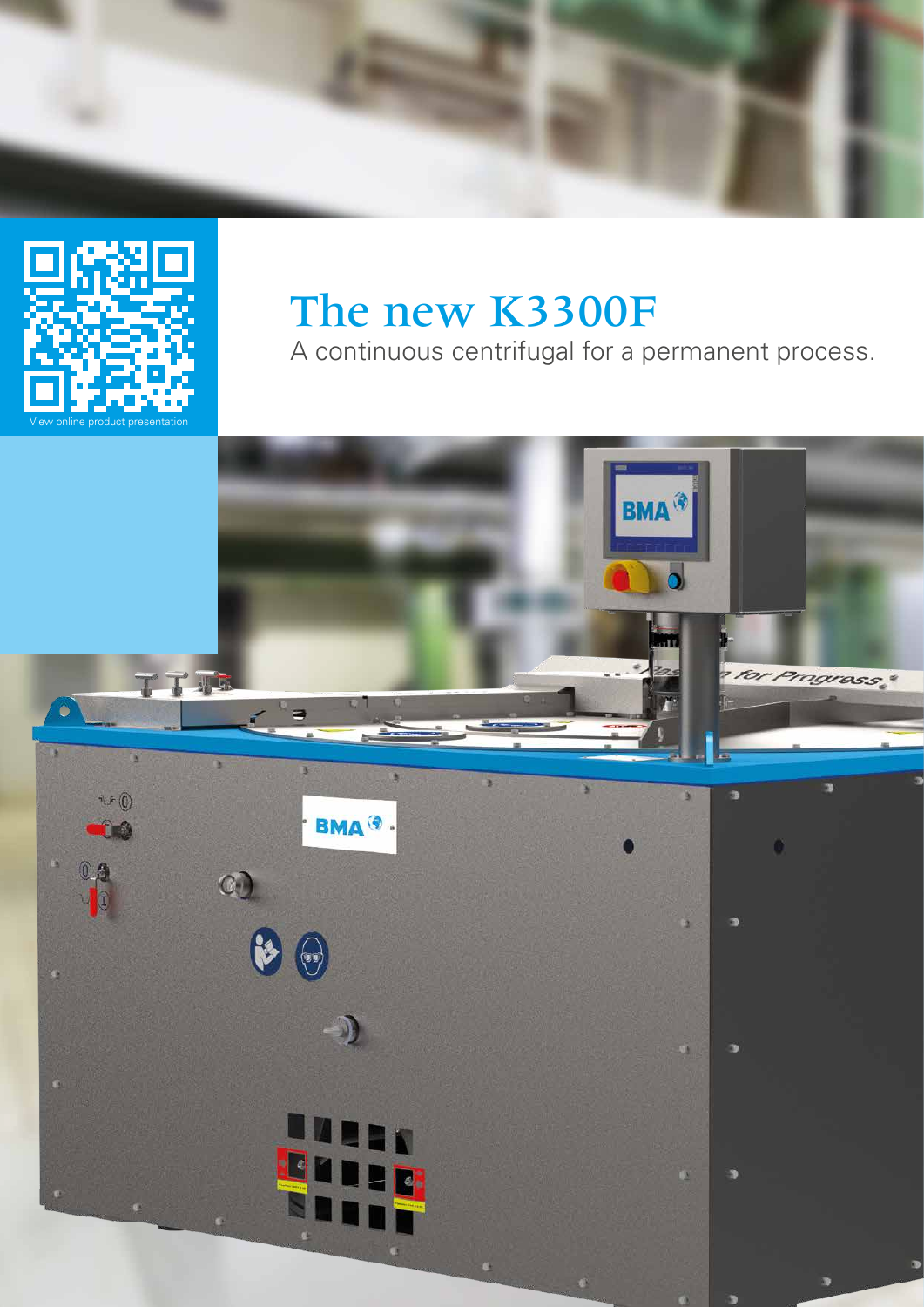# Outstanding efficiency, a wide range of options and intuitive operation.



Detailed view of the elliptical basket openings.

Since 1947, BMA has been setting standards in the design of sugar centrifugals – thanks to knowledge gained over many years and our broad range of process expertise. Always focusing on improving your plants. More than 8,000 commissioned centrifugals are evidence of our success.

Among the strengths of K3-series continuous centrifugals from BMA are their technical performance, wide range of model variants and intuitive operation. They can be used in beet and cane sugar factories or in refineries.

Via the charging device, massecuite, water and steam are continuously fed into the product distributor, where they are thoroughly mixed, evenly distributed and accelerated. Then the mixture enters the conical basket. The larger the basket diameter, the greater the centrifugal force that efficiently separates the mother liquor from the sugar crystals. These pass via the basket rim into the sugar chamber, dropping continuously onto the conveying unit to be installed below it.

The basket is driven from below by an external three-phase motor via a new V-belt system.

Whether your focus is on throughput or on sugar or syrup quality – our K3-series continuous centrifugals can be configured to meet your needs: the perfect design for every process requirement.

Design features

- Patented basket design for quick syrup discharge
- Improved product distributors for perfect massecuite conditioning
- Double-angled basket for high throughputs
- Suitable housing types for all process requirements
- Very smooth running thanks to improved vibration isolation
- Fewer wear parts, use of maintenance-free components
- Newly designed screen clamping to permit quick and simple screen replacements
- Repositioned sampler

#### Housing types





Dry discharge via cone – crystalline sugar Dry or wet discharge via cone – crystalline sugar, massecuite or liquor



Wet discharge via a pipeline – massecuite or liquor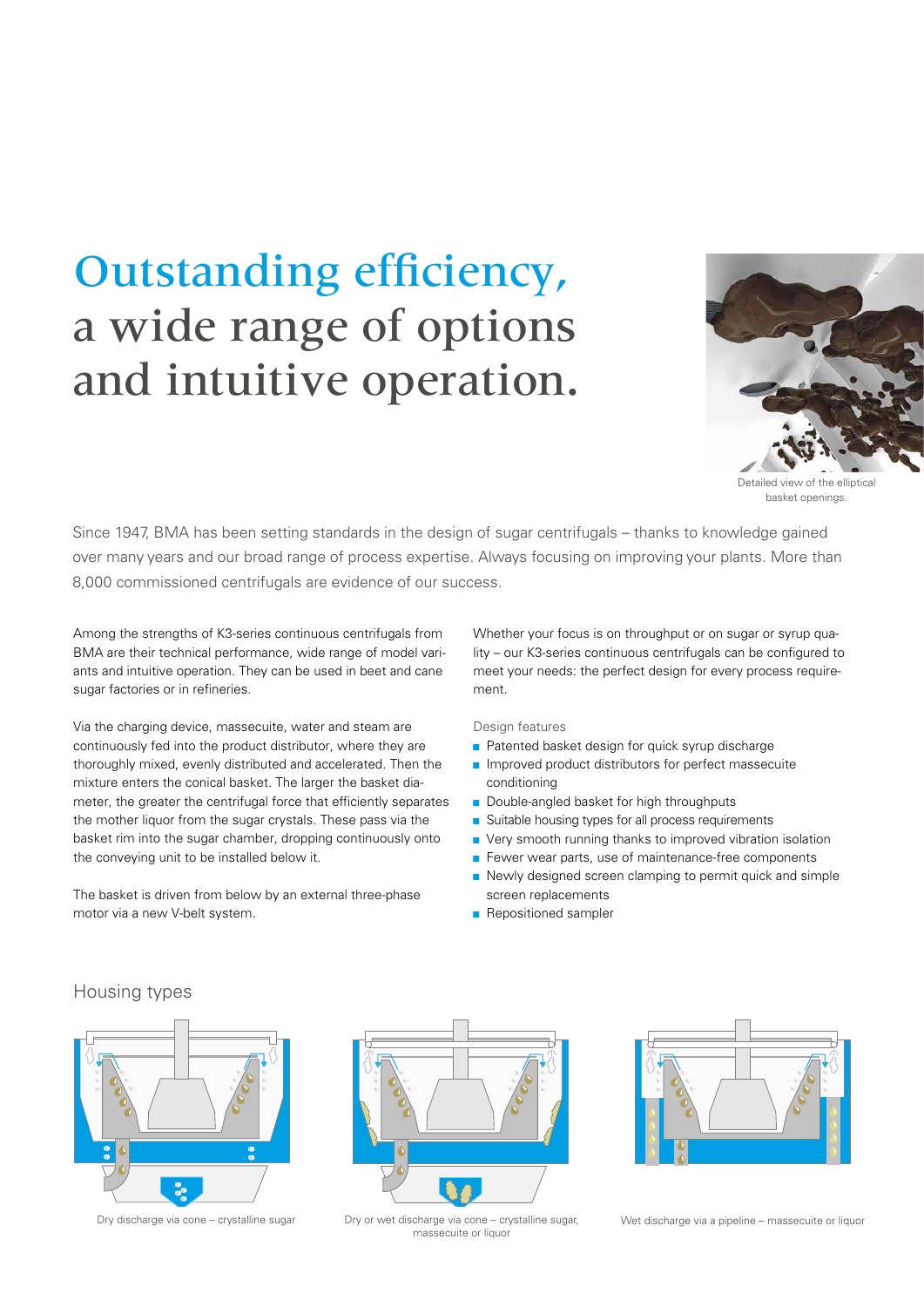### Facts and figures. Performance in brief.





#### Dimensions and weight

| <b>Series</b>            | <b>K3300F</b>                                              | K3080            |  |  |  |
|--------------------------|------------------------------------------------------------|------------------|--|--|--|
| Basket diameter top      | 1,300 mm                                                   | 1,080 mm         |  |  |  |
| Width a, b               | 1,990 mm                                                   | 1,080 mm         |  |  |  |
| Depth b / b' incl. motor | 1,990 mm / 2,800 mm                                        | 1,800 / 2,520 mm |  |  |  |
| Height h / h'            | 1,030 mm / 1,612 mm                                        | 960 / 1,542 mm   |  |  |  |
| Weight                   | 3,400 kg                                                   | 2,300 kg         |  |  |  |
| Basket angles            | $14^{\circ}/30^{\circ}$ (25 $\frac{\circ}{27}^{\circ}1)$ ) | 30°              |  |  |  |

<sup>1)</sup> Vary depending on massecuite quality and model

|             |                           |               | <b>K3300F</b>         |                          |                       |                          | K3080                 |                   |                       |       |
|-------------|---------------------------|---------------|-----------------------|--------------------------|-----------------------|--------------------------|-----------------------|-------------------|-----------------------|-------|
|             | Motor rating              | 90 kW / 50 Hz |                       | 104 kW / 60 Hz           |                       | 55 kW / 50 Hz            |                       | 67 kW / 60 Hz     |                       |       |
|             |                           |               | typical <sup>2)</sup> | max. <sup>3</sup>        | typical <sup>2)</sup> | max. <sup>3</sup>        | typical <sup>2)</sup> | max. <sup>3</sup> | typical <sup>2)</sup> | max.3 |
| <b>Beet</b> | <b>B</b> product          | t/h           | 26                    | 38                       | 26                    | 44                       | 15                    | 21                | 15                    | 25    |
|             | C product                 | t/h           | 16                    | 20                       | 16                    | 24                       | 9                     | 11                | 9                     | 13    |
|             | C-product affination      | t/h           | 19                    | 28                       | 19                    | 32                       | 11                    | 15                | 11                    | 18    |
|             |                           |               |                       |                          |                       |                          |                       |                   |                       |       |
| Cane        | A product                 | t/h           | ٠                     | $\overline{\phantom{a}}$ | ٠                     | $\overline{\phantom{a}}$ | 15                    | 21                | 15                    | 25    |
|             | B product                 | t/h           | 25                    | 35                       | 25                    | 40                       | 14                    | 20                | 14                    | 23    |
|             | C product                 | t/h           | 14                    | 20                       | 14                    | 23                       | 8                     | 11                | 8                     | 13    |
|             | C-product affination      | t/h           | 19                    | 25                       | 20                    | 26                       | 11                    | 15                | 11                    | 16    |
|             |                           |               |                       |                          |                       |                          |                       |                   |                       |       |
| Refinery    | Raw cane sugar affination | t/h           | 35                    | 42                       | 35                    | 45                       | 15                    | 21                | 15                    | 25    |
|             | B product                 | t/h           | 25                    | 35                       | 25                    | 40                       | 14                    | 20                | 14                    | 23    |
|             | C product                 | t/h           | 14                    | 20                       | 14                    | 23                       | 8                     | 11                | 8                     | 13    |
|             |                           |               |                       |                          |                       |                          |                       |                   |                       |       |

2) Typically achievable throughput: max. throughput yielding acceptable sugar quality depending on massecuite quality.

3) ) Maximum possible throughput: max. throughput for the top model, limited by the motor rating (lower sugar quality than 2).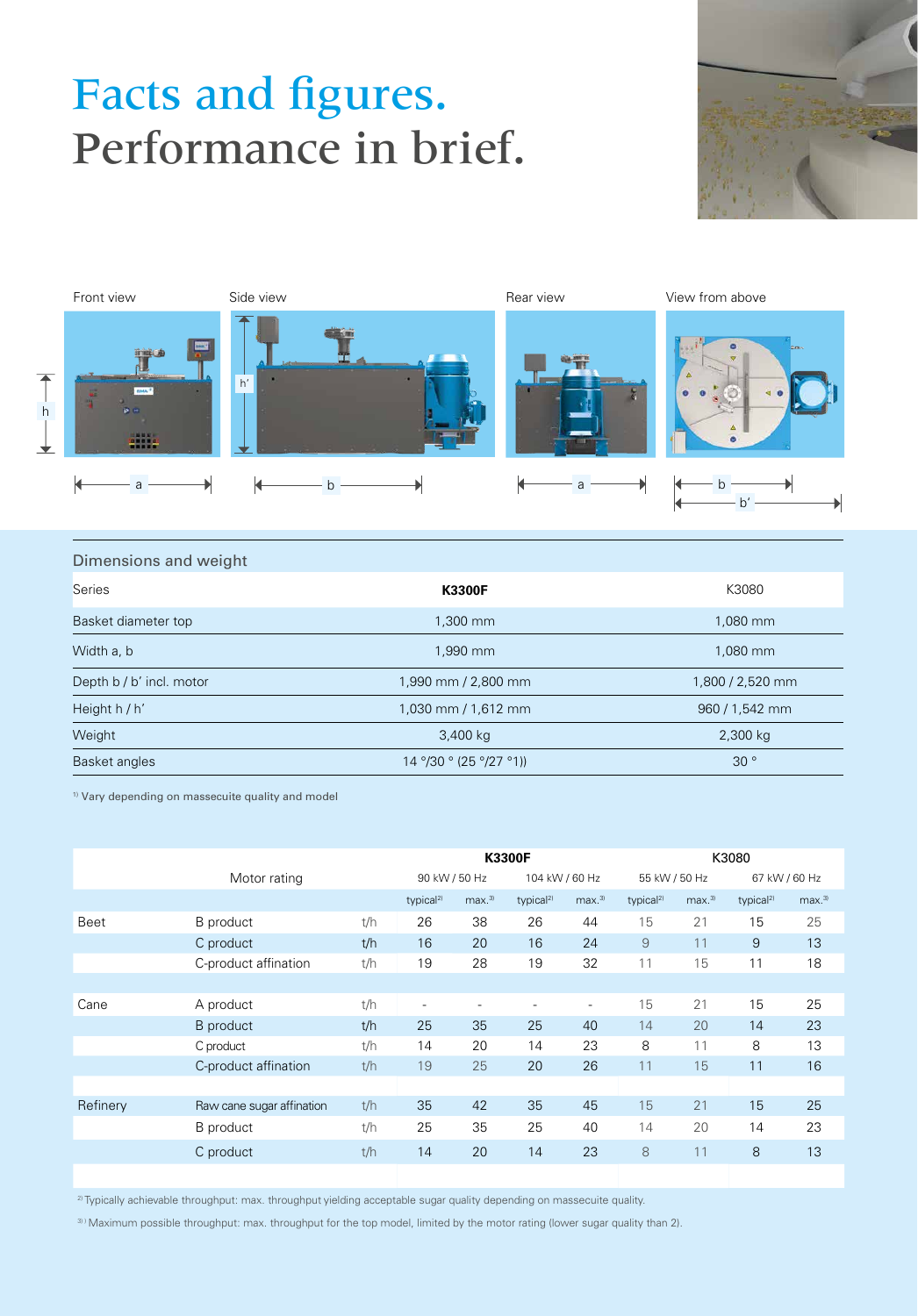

Discharge via the discharge branch

# Design changes: new K3300F features.



Energy-efficient motor



Fewer vibrations thanks to motor

Special nozzle system for cleaning/ molasses preparation (wet discharge)



Improved sugar discharge





New V-belt system

Smoother running thanks to improved vibration isolation



Less mechanical friction of the V-belt system

New sampler



Optional extra: automatic lubrication system



Needle valves for accurate adiustment of wash water supply



Technical update of the housing design

Easy replacement of cover screens



Ergonomic design: all control elements are easy to reach for the machine operator



Improved bearing sealing

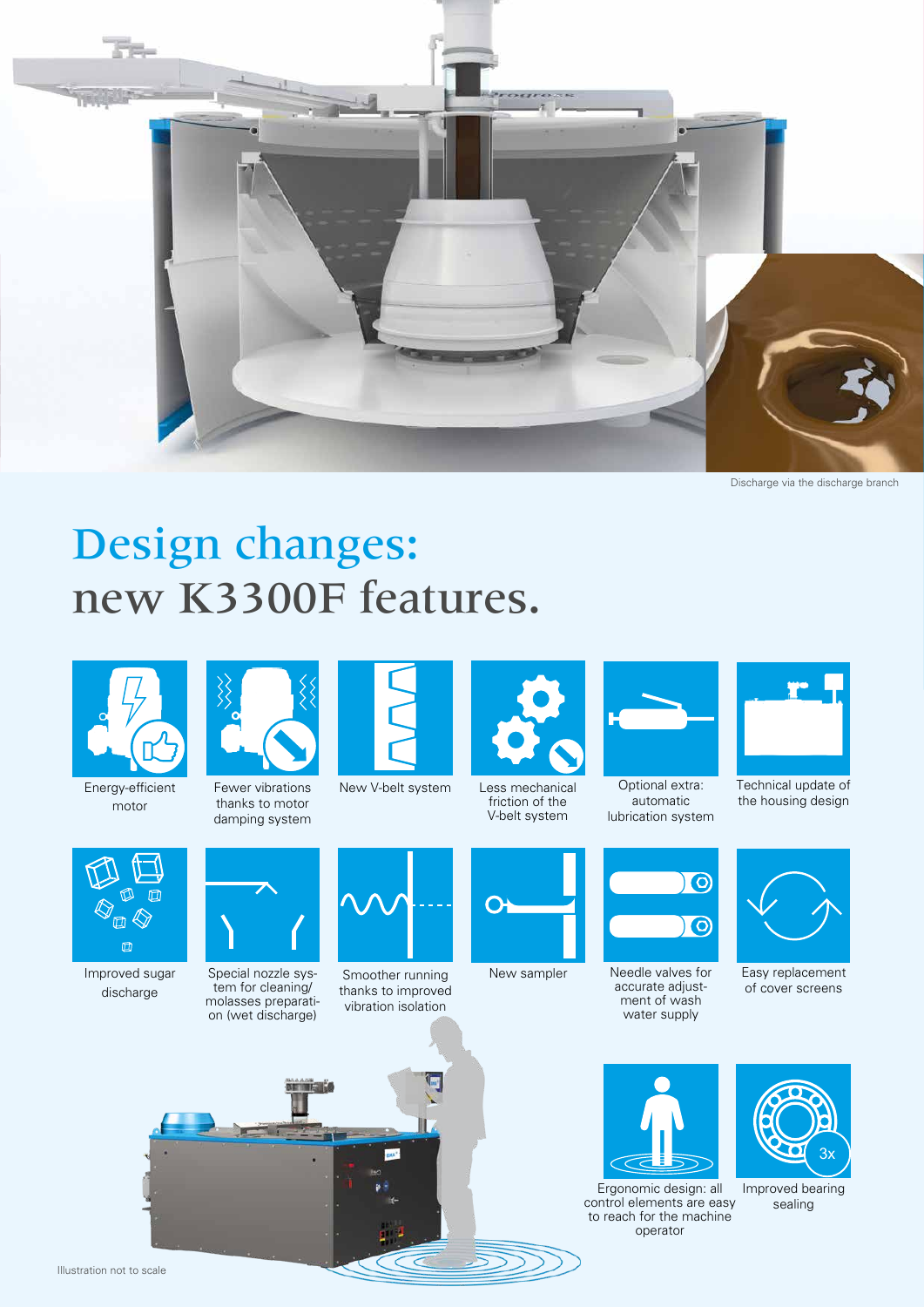

## Sensors and automation system: new K3300F features.



Automatic wash water supply



Automatic feeding of massecuite or a mixing and melting medium



Sensor for V-belt tension monitoring



Monitoring of V-belt tension during adjustment process



Double temperature monitoring of the bearings



**Temperature** changes trigger an automatic warning



Early detection of problems with the bearing (preventive maintenance)



Automatic lubrication system for the bearings



Clear visualisation of operating data for the machine operator